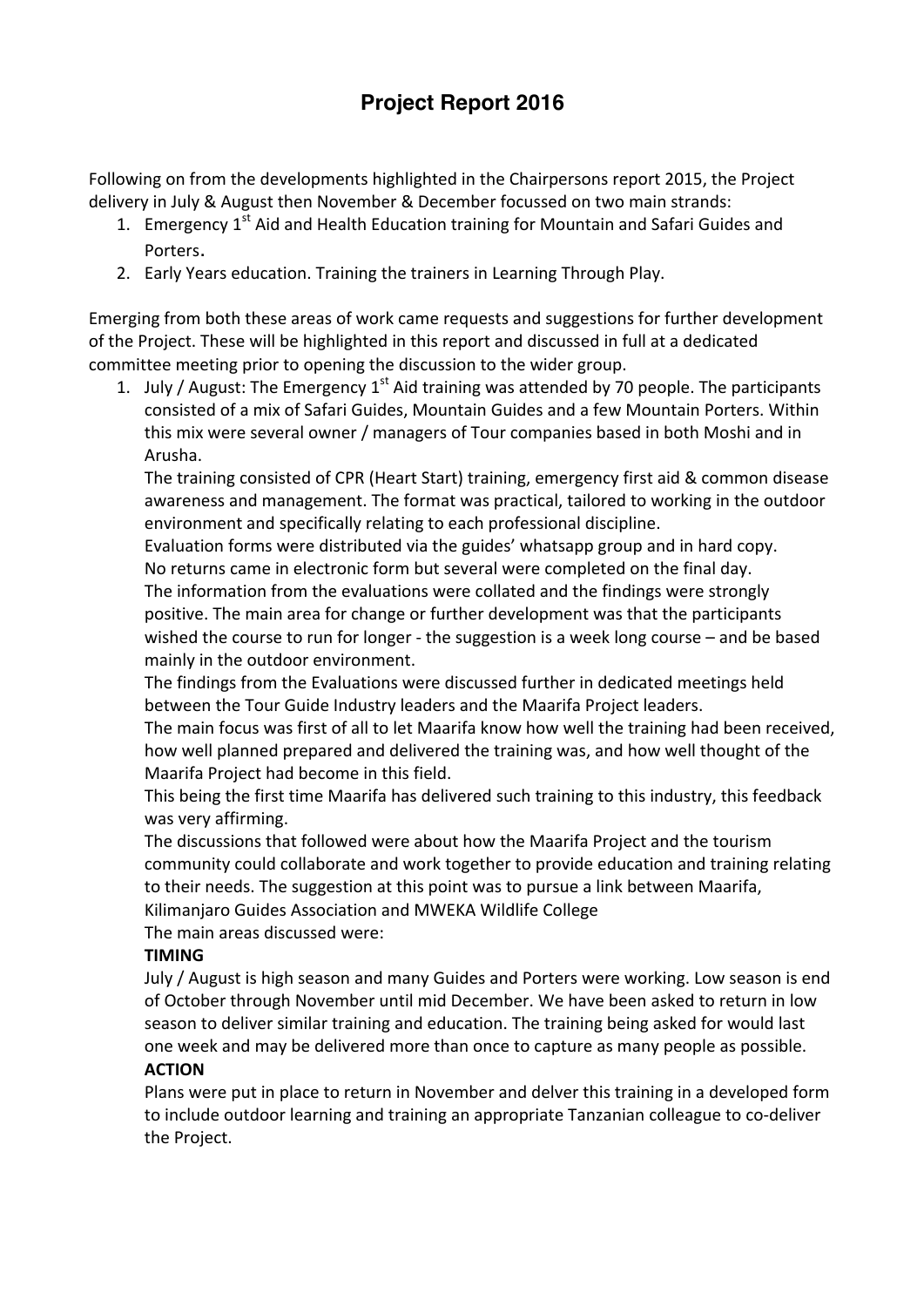## **PLACE**

This training is being asked for both in Moshi and in Arusha.

The training delivered in July was situated in Moshi YMCA and incurred a large cost. In discussion with the KGA Leaders, it was agreed that when Maarifa returned to deliver this training in the low season, an appropriate training facility will be secured for us, incurring no cost to the Project. 

Further to the request to deliver this training in Moshi, the Project has been asked to deliver it in Arusha. We have agreed to do this on the basis that all our costs are covered.

#### **TRAINING ACTION PLAN**

The training in November will be facilitated in a variety of venues – including outdoor environments appropriate to needs. The KGA was happy to cover transport (with a driver) to Arusha from Moshi and back, the training venue, accommodation and food for the Facilitators (including one Tanzanian).

The next area of development was moving forward to blend the Project delivery with the curriculum courses delivered at MWEKA Wildlife College. The intention is to include illness identification (diabetes, heart disease, hypo/hyperthermia, epilepsy etc) incident and emergency scenario management, group management including managing difficult behaviour (customer service).

This training will again be practical, realistic and tailored to the specific needs of the Mountain and Safari Guides. It will be based indoors for initial training and the scenario work will be delivered in the outdoor environment.

#### **FURTHER DEVELOPMENTS**

Along with the development of this training, Maarifa has also been asked to support the development of a new Curriculum at MWEKA Wildlife college. Maarifa has been asked to contribute by delivering the Health Education and  $1<sup>st</sup>$  Aid training along with a module on Communication and Professional Interaction.

Early stage discussions happened prior to leaving Tanzania in August and were developed further in November. A presentation has been developed to include subjects such as Health Education (Healthy Communities) along with Communication and Professional Interaction (Customer Service).

The Professor with responsibility for developing the new curriculum (and the Director of the College) are very positive about potential collaborations and future friendships. IN November Professor started the process of writing a funding bid for collaboration between the Scottish Government and Mweka Wildlife College based on the work that Maarifa can deliver, however the closing date passed before the bid was ready to be presented. **ACTION PLAN**

This funding bid will be worked on and be ready for being submitted in 2017.

#### **NOVEMBER DEVELOPMENTS**

In line with the issues and suggestions identified through the July/August evaluations, Jan returned to Tanzania In November on behalf of the Maarifa Project.

Early meetings held revisited the ideas and hopes identified through the previous Evaluations and discussions. From this friendships were consolidated and an agreement negotiated about how the Maarifa Project, KGA and MWEKA Wildlife College could work in partnership. The result of this was a Memorandum of Understanding signed by Jan on behalf of the Maarifa Project, Alex John on behalf of the Kilimanjaro Guides Association and Moses Njole on behalf of MWEKA Wildlife College.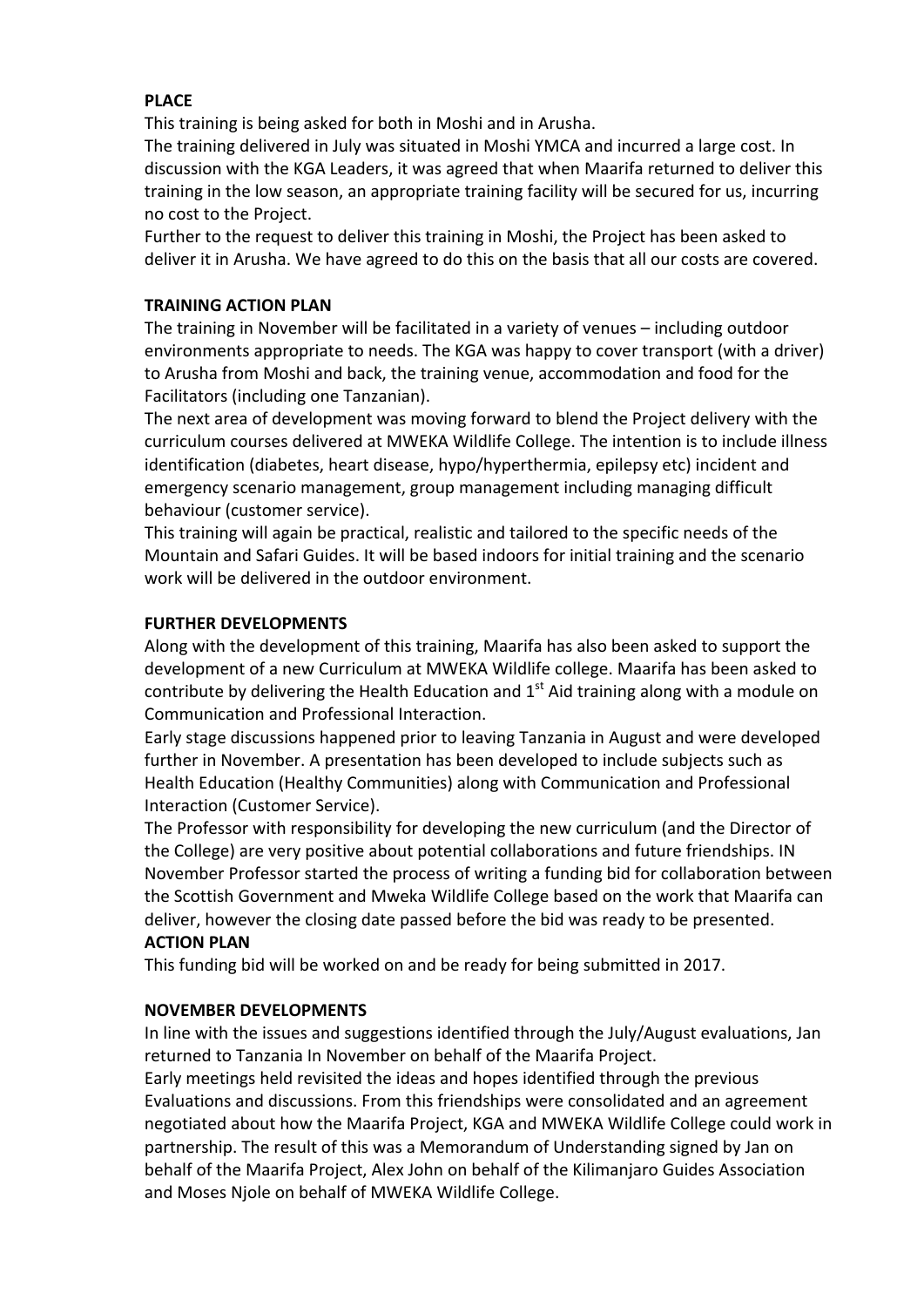The Maarifa Project team expanded to include Deko Kiwale. Deko was first identified as a potential co-facilitator during the previous Project work. During the first 2 weeks in Tanzania Jan and Deko worked together to plan and prepare the courses and train Deko in co-facilitation. This aspect of training the trainers is an area that Maarifa wishes to actively pursue to ensure future sustainability.

The Maarifa Project team delivered health education and emergency first aid training specifically designed to meet the identified and expressed needs of Mountain Guides and Porters and Safari Guides as well as students of MWEKA Wildlife College. The training venues and advertising the courses were arranged by the KGA. Training venues were Moshi YMCA; Marangu, Kilimanjaro National Park Headquarters; Arusha, TANAPA - headquarters of Tanzanian National Parks Authority and the Tanzanian Court of Human Justice and Human Rights; and in Kibosho, MWEKA Wildlife College. It cannot be stated strongly enough how very proud and honoured we were to have been invited to work in such prestigious places.

Overall we trained over 200 people.

All participants were offered the opportunity to complete evaluation forms – written in English and in Kiswahili. Just less than 100 were returned completed. We were advised by KGA that many of the course participants were happy to give oral feedback, but due to poor literacy skills they were uncomfortable with paper forms. KGA have agreed to collate the information from the evaluations on our behalf and disseminate the information as soon as this is done. Initial interpretation of the Evaluations again show that the Project has had a strongly positive reception. As with the July/August evaluations, the strengths are that the course content is highly appropriate and tailored to the specific needs of the participants; non-formal, flexible delivery style, high level of preparation; knowledge of the culture and industry and that it was fun. The areas for development were without exception focused on having more days and that the training would be best delivered all outdoors. Overall the Project work in November and December built on the feedback from previous courses and interactions. Through informal evaluation and person to person communication, we have been made aware that the Maarifa Project is being recognised as an organisation that shows respect, is willing to learn along with the learners, listens and acts on what is heard.

#### **ACTION POINTS**

It has been agreed that Maarifa should try to go back to Tanzania mid March – mid April (low season). The aim is to deliver the same courses to a wider audience. Taking into account the findings from the evaluations, KGA hope to secure permits to deliver week long residential courses on Mount Kilimanjaro. MMWEKA further hope to secure permits for a week long course, camping in a National Park Safari area. The intention is to deliver aspects of their curricular learning with the Maarifa Project health education and  $1<sup>st</sup>$  Aid training.

KGA and MWEKA are currently in discussions with the relevant Authorities. We hope to have responses by mid February.

The Maarifa Project team are extremely grateful to all in Tanzania who help and support this work and we are very proud to be working in partnership with KGA and MWEKA.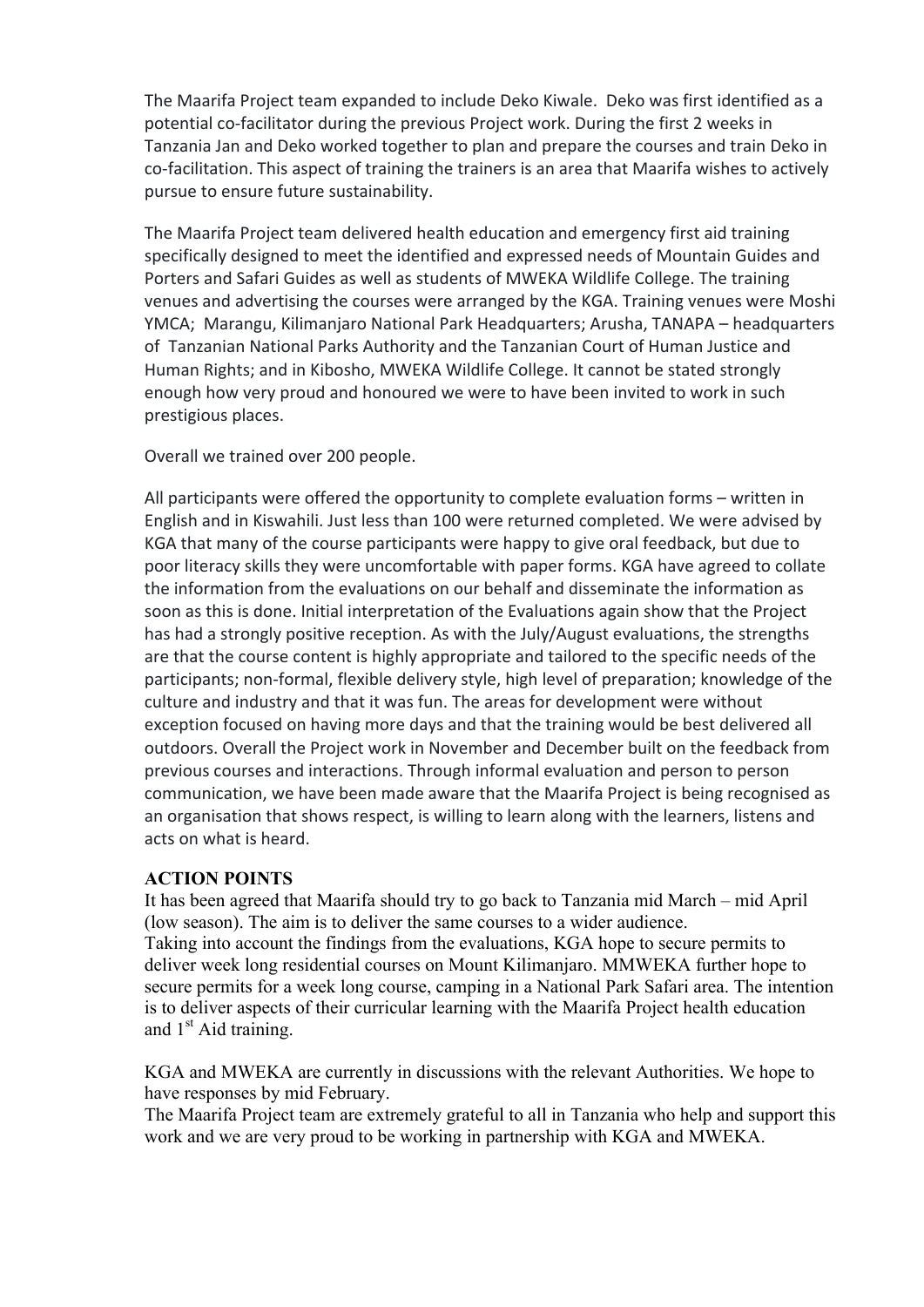#### **FARAJA NURSERY**

The links made with Faraja Nursery at the beginning of the year have been well consolidated.

Kincaidston Primary School in Ayr sent over work from the P2's that is intended as a cultural sharing tool. Both Kincaidston and Faraja are very keen to progress this link and foster the friendships that have been started. Faraja children have given us some sharing friendship materials for Kincaidston and Judith and Jan will go into school in February to speak at their School Assembly. Date to be arranged.

Kincaidston Primary School are supporting and promoting the Early Years work of Maarifa as meeting the aim of EDUCATION FOR EVERY CHILD.

On our visit in August we found the children of Faraja still without furniture, sitting on flattened cardboard boxes to keep the chill off their little bodies. We also found the teachers had been unable to develop any more teaching and learning resources. Judith developed many teaching resources appropriate to age stage and culture of the children. She then trained the teachers on how they might use them. This training was culturally appropriate, delivered with sensitivity and fun – and very well received. Both teachers practiced how to use them and became comfortable merging them with their own teaching styles.

#### **ACTIN POINT**

The Maarifa Project is not a Charity that gives money or builds anything - except cultural friendships and knowledge. However, it was recognised that teaching and learning opportunities were being hindered because the children and their teachers had nothing to sit on or work at.

It was therefore decided to ask one of our Tanzanian partners (Amadeus) to measure and cost for furniture that would suit and *fit* into the small space that Faraja has. The price and drawings of the furniture were acceptable and appropriate so Maarifa employed Amadeus to make the furniture and Faraja children now have seats and tables to work at and the teachers have chairs and a storage unit.

Amadeus helps Maarifa in many ways – such being a friend and a secure presence when volunteers are out and about in the area. He also helps with translating when needed. He is attempting to move forward in life by starting his own fabrication business and Maarifa helps him by giving him appropriate paid work. When making the furniture for Faraja Amadeus employed 2 apprentices to help him - therefore giving them more experience as well as a little money. We are all aiming for growth and sustainability.

#### **NGO STATUS**

Currently the Project has NGO status for the Moshi District. We were called to a meeting with the Tanzanian lawyer supervising the NGO status. The sum of the meeting was that it was his opinion that we needed to pursue wider NGO status. Our response was that we would adhere to the decision taken at the Maarifa Project AGM held in Scotland this year where it was decided that this would not be necessary at this point. This decision was then reinforced in a meeting with in Tanzania at the beginning of this summers' work.

However, given the new developments of being asked to develop our work in wider geographical areas such as Arusha, Marangu and Kibosho, the lawyer has again been in touch to strongly advise that we progress to Tanzanian National NGO